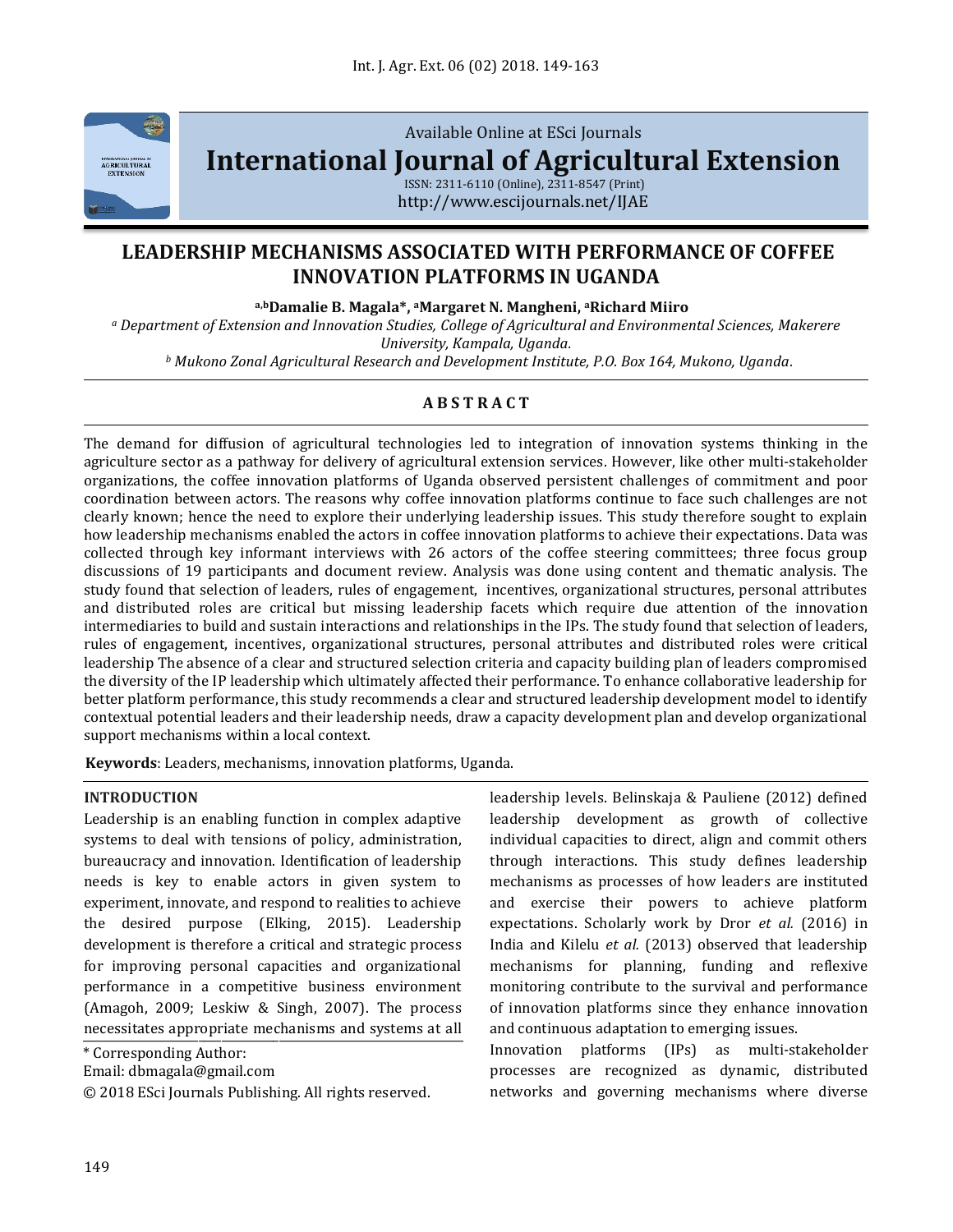actors with divergent interests and concerns make decisions to improve performance of for example their agricultural value chain (Brouwer *et al.,* 2015; Cullen *et al.*, 2014). The IPs are recognized as approaches for enhancing interactions and linkages among actors to stimulate agricultural innovation (Nederlof *et al.,* 2011; Mayanja *et al.,* 2012). The success of IPs depends on actors' ability to identify a common goal; create trust among potential partners; foster emerging networks, strengthen existing ones and develop innovation capabilities (World Bank, 2012). Performance of IPs is assessed based on their role in technology development, resource mobilization and knowledge management (Daane *et al.,* 2009) or their outputs and outcomes like number of meetings convened, technologies provided, linkages created among actors and participation in joint activities (Nederlof *et al.,* 2011).

In Sub-Saharan Africa (SSA), innovation platforms played a role in enhancing collective action, shared responsibilities and resilience to complex situations (Dror *et al.,* 2016; Tucker *et al.,* 2014). In Uganda, IP approach is recognized as a novel extension service delivery model that stimulates development of agricultural enterprises including coffee (MAAIF, 2010). Coffee is one of the priority enterprises under the National Development Plan contributing 20% of the national export earnings and supports 3.5 million livelihoods, 39% are small holder farmers (UCDA, 2012). Robusta coffee accounts for 85% of 211, 872MT of coffee exports on the international market (UBOS, 2015). Over 69%, 13%, 10% of Robusta coffee is produced in central, eastern and south-western regions of the country respectively (UBOS, 2010).

In the public domain, the services to the coffee subsector are segmented among Uganda Coffee Development Authority (UCDA) for regulation, National Agriculture Research Organisation (NARO) for research and Directorate of Agricultural Extension Services (DAES) through local government production departments for extension services. All the three institutions are under the Ministry of Agriculture, Animal Industry and Fisheries (MAAIF, 2013). However, there are weak institutional linkages among the organisations which lead to inefficiencies in the agricultural extension system MAAIF, 2013).

The decentralization policy, legalized by the Local Government Act of 1997, led to devolution of powers and responsibilities from central to local levels. Consequently, provision of agricultural extension services continues to be a decentralized function for better service delivery to the poor (MAAIF, 2016). The institutional and policy reforms led to the collapse of cooperatives and parastatal bodies like coffee marketing board which adversely affected coffee production and marketing.

In order to revitalize Uganda's coffee sub-sector, Café Africa a Swiss company and a non-profit organization in collaboration with Uganda Coffee Development Authority (UCDA) launched a national campaign in 2008 to improve coffee production and marketing in Uganda. Establishment of the IPs was one of the strategies to address the institutional challenges and thus expected to strengthen the interactions between the different actors and stakeholders in the coffee sub-sector. To ensure that IP activities were directed towards the achievement of the national campaign goal, a national steering committee composed of 13 agencies including government bodies, private sector and development partners was established. Café Africa as a member of the national steering committee was assigned the responsibility of overseeing the formation of the IPs and their operations.

A total of twenty district level IPs were formed by the end of 2008. Each district IP had a structure referred to as coffee steering committee composed of an elected chairperson, a secretary a treasurer and committee members. The objectives of the platforms were to promote the adoption of improved coffee varieties and recommended agronomic practices, re-introduce and promote collective activities, strengthen the coffee value chain as well as advocate for increased investment in the sub-sector (Café Africa, 2009). The key activities of IPs included conducting regular meetings, organizing actors to form associations, linking actor associations to government and private agencies and organizing annual district level coffee shows. The IPs were expected to foster knowledge sharing and learning thereby contributing to better functioning and overall performance of the coffee subsector. However, these desired goals are yet to be achieved (MAAIF, 2013).

In this study, the annual district level coffee shows were considered to be a core activity of IPs because they involved leaders and ordinary members of the IPs. Organizing coffee shows was considered suitable for this purpose because it adheres to the core principles of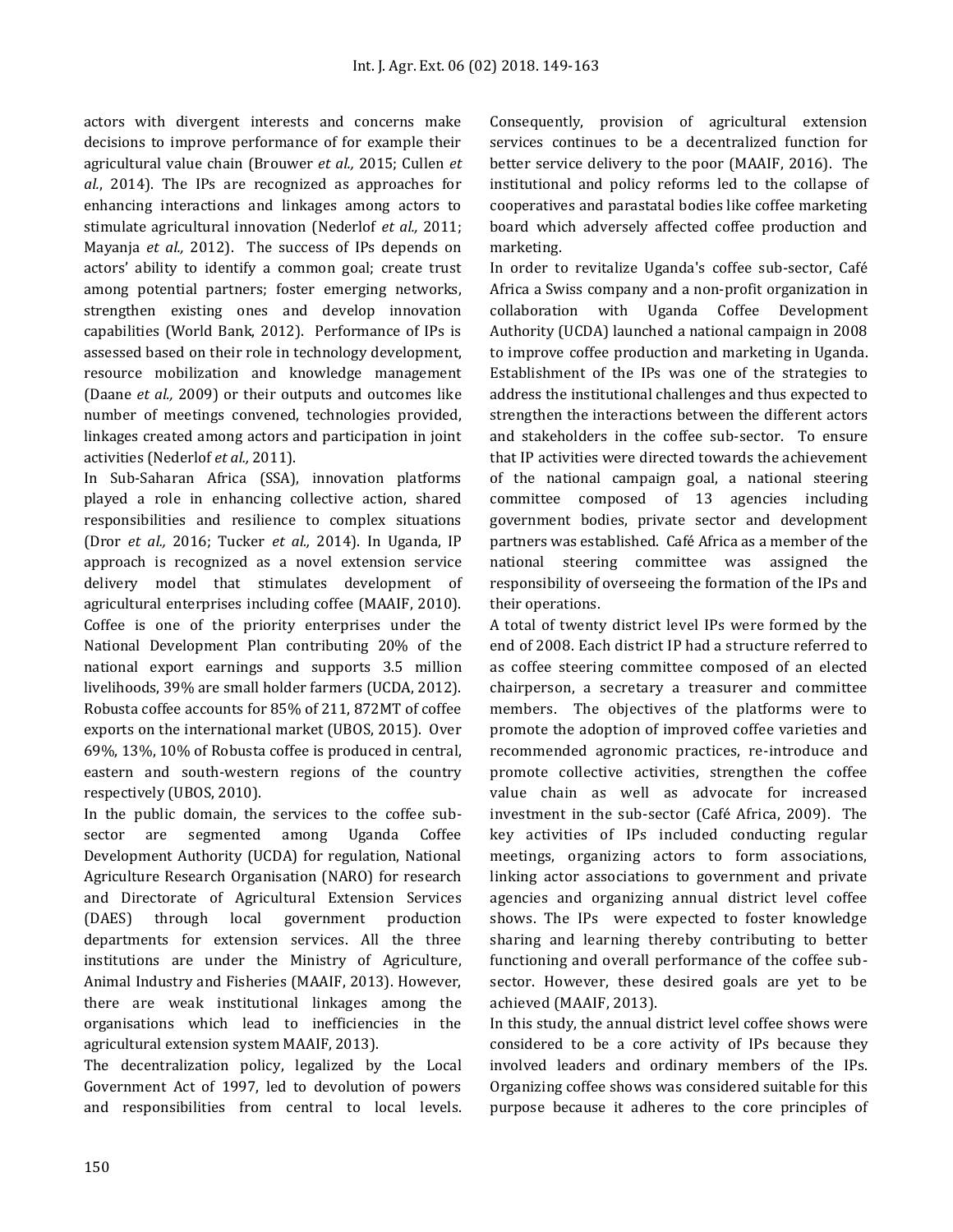innovation systems including having a common goal whose accomplishment requires interdependence of multiple actors. The shows also acted as a forum in which knowledge, skills and networks were enhanced for better performance of the entire coffee value chain in a given district. Therefore success in organizing coffee shows was measured in terms of number coffee show goers, number of exhibitors, linkages with other stakeholders and financial resources raised for the shows as key performance indicators for all the district level IPs (Café Africa, 2013).

Boogaard *et al.* (2013) and Brower *et al.* (2015) argued that although there are operational guidelines for facilitating IPs and there are presence of governance systems in the IPs (Cadilhon *et al.,* 2013; Mulema & Mazur, 2016), they are still challenges of weak relationships and effective adaptive management strategies (Kileu *et al.,* 2013). Specifically with regard to the coffee innovation platforms, Café Africa (2009) observed that they had persistent challenges of commitment and poor coordination between actors. Reasons why Coffee IPs continue to have persistent challenges related to commitment and coordination among actors are not clearly known. Past studies such as Karp, (2015) and Mehrabani & Mohamad, (2015) have alluded to the need for more scientific research in leadership development in order to understand how such challenges related to commitment and coordination arise and how they can be addressed. Although the challenges faced by IPs and the options available to deal with them are shaped by the context, only about 16% of the scholarly leadership studies have emphasized context as a critical factor for explaining leadership dynamics in complex systems (Porter & McLaughlin, 2006: Hernandez *et al.,* 2011).This study therefore sought to explain how leadership mechanisms in coffee innovation platforms in Uganda enable the actors to achieve their expectations.

**Analytical Framework:** This study used the Complexity Leadership Theory (CLT) to understand how leadership mechanisms in the Coffee IPs of Uganda affected their performance. Uhl-Bien *et al.* (2007) noted that CLT framework describes leadership as an interactive and dynamic process that enables learning, creativity and adaptability in a complex adaptive systems. Within the CLT framework, Lichtenstein *et al.* (2006), Uhl-Bien *et al.* (2007), Uhl-Bien & Arena (2016) identified three broad types of leadership

namely; administrative or operational leadership; adaptive or entrepreneurial leadership and enabling leadership. Administrative or operational leadership is based on traditional and hierarchical systems for efficient execution of tasks and adaptive or entrepreneurial leadership is seen as the source of novel ideas for learning and creativity.

Enabling leadership on the other hand creates context and conditions (adaptive spaces) that enable networked interactions to foster generation and linking up of novel ideas, innovation and learning in a system. A number of studies such as Porter & McLaughlin, (2006) and Hernandez et al., (2011) have pointed out context as a critical factor for explaining leadership dynamics in complex systems. Nooteboom & Termeer, (2013) argued that within complex systems it is difficult to attribute change to individual leaders. They suggest that leadership acts emerge in different networks each at their own level. In order to explain the performance of the innovation systems, this study focused on the context within and outside the coffee platforms as a practical example of innovation systems. Therefore within the CLT, this study adopted the two key tenets of the enabling leadership; that is the context and conditions within the enabling leadership perspective because the performance of multi-stakeholder innovation platforms (MSIPs) is influenced by both intrinsic and extrinsic factors. The intrinsic factors include the internal processes, structures, rules, regulations, incentives and sanctions at play within the MSIPs. The extrinsic factors on the other hand include contextual issues such as external policy, availability of external funding and market forces that have a bearing on the operations of the MSIPs.

**Objectives:** Specifically the study intended to;

• analyse the processes used in selecting coffee IP leaders and their influence on the performance of the IPs • identify whether and how the structures enabled the leaders to achieve the platform expectations

• explore how rules, incentives and sanctions available to leaders in the process of exercising their powers

• examine how the leadership roles influenced engagement of other stakeholders to achieve their expectations.

#### **METHODOLOGY**

In order to understand the leadership mechanisms the study used the constructivist paradigm basing on individual perspectives and experiences of diverse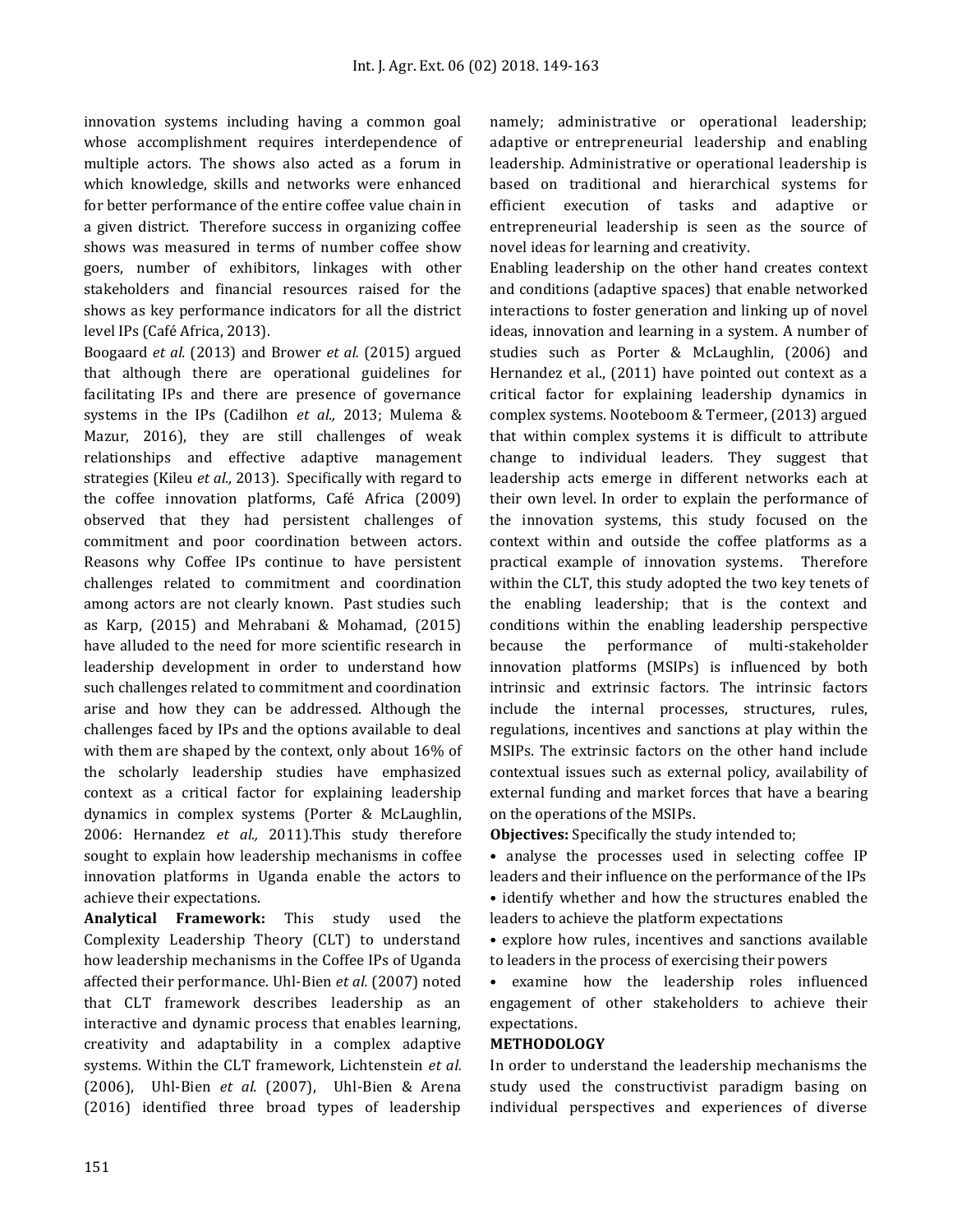actors involved in the process (Baxter & Jack, 2008). The constructivist paradigm was considered appropriate for this study because leadership mechanisms and their influence on performance are context specific. A qualitative multiple case study research design (Yin, 2003) was appropriate because it enabled an in-depth inquiry into how the innovation platforms were managed and why they were operating the way they do within their context. The study was conducted in Luwero, Rakai and Ntungamo districts as multiple cases; because they represented different contexts and this therefore enhanced the external validity of the findings. The study sites were purposively selected because of their existence and experience of organizing and implementing coffee shows, therefore the coffee IPs actors provided the data necessary for the study. The sites were also selected because these are among the twenty districts where Uganda Coffee Development Authority (UCDA) and Café Africa intensively promoted coffee campaigns. The study sample was purposively selected from the current lists of the members of the district steering committees. Lists from the three districts were aggregated to form the total sampling frame of 57 leaders. From this sampling frame, 21 key informants were selected and interviewed using an interview guide based on the following criteria; (i) regular involvement in the platform activities and (ii) knowledge of organization of the coffee shows. Table 1 below shows the contribution of each of the four districts to the sampling frame and actual sample.

Table 1. Respondents for the key informant interviews by District and gender.

| District |       | Total number of IP leaders/members listed |       | Number of IP leaders/members sampled |  |  |
|----------|-------|-------------------------------------------|-------|--------------------------------------|--|--|
|          | Males | Females                                   | Males | Females                              |  |  |
| Luwero   |       |                                           |       |                                      |  |  |
| Rakai    | 16    |                                           |       |                                      |  |  |
| Ntungamo |       |                                           |       |                                      |  |  |
| Total    |       |                                           |       |                                      |  |  |

Focus group discussions (FGDs) were conducted to collect information on how the coffee shows were organized and conducted because organizing and conducting such shows was a collective activity. Lists of all 43 IP leaders and members that participated in the process of organizing and conducting coffee shows were obtained to form the sampling frame for three districts in the previous year (2014); the reference period. A total of 19 respondents were identified based on information from IP chairpersons and review of minutes of preparatory meetings for the coffee shows. Data were collected between November 2014 and March 2015. To generate empirical evidence, the study focused on the descriptive accounts of personal and collective leadership situations and experiences using a FGD check list. Specific data were collected on the selection of IP leaders, structures and roles of the coffee IP committees, expected outputs the coffee shows, roles and tasks of the leader strategies and methods used by the actors.

Secondary data in form of IP committee reports, Café Africa coffee show reports and the coffee show manual of 2013 were used to triangulate and corroborate primary data from key informant interviews and focus group discussions.

Data were analyzed by content and thematic analysis using the five step model by Braun & Clarke (2006) as follows; (1) conducting the interviews and transcribing the data (2) familiarizing oneself with the data (3) generating initial codes (4) searching for and reviewing themes and (5) defining and naming themes. Field notes and recorded interviews were translated and transcribed from local dialects (Luganda and Runyankole) to English. Codes were derived using the inductive approach as suggested by Merrian (2009) by attaching meaning to individual narratives basing on the researcher objectives. Through this process, related coded were aggregated into broader themes as shown in the Table 2.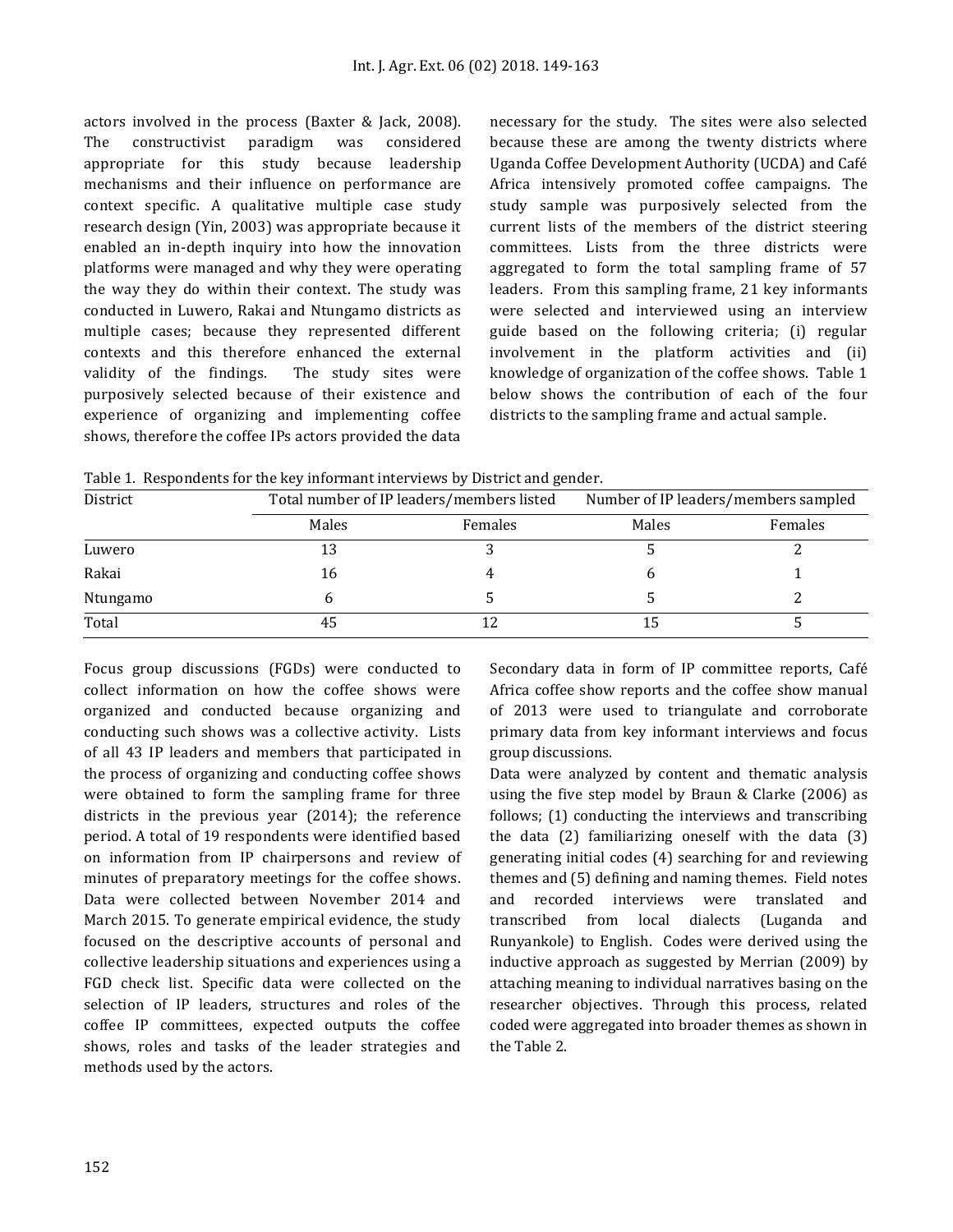|  | Table 2. Thematic and axial categories generated. |  |  |  |
|--|---------------------------------------------------|--|--|--|
|--|---------------------------------------------------|--|--|--|

| Thematic categories                          | Axial codes                                                                                             |  |  |
|----------------------------------------------|---------------------------------------------------------------------------------------------------------|--|--|
|                                              | 1. Actors involved                                                                                      |  |  |
| Identification and selection of leaders      | 2. Promoters of IPs                                                                                     |  |  |
|                                              | 3. Methods of identification                                                                            |  |  |
|                                              | 1. National steering committee                                                                          |  |  |
|                                              | 2. NSC secretariat                                                                                      |  |  |
| Leadership structures as enablers            | 3. District steering committees                                                                         |  |  |
| Leadership experiences, attributes and roles | 1. Actors involved<br>2. Performed tasks<br>3. Methods and strategies used<br>4. Implementation process |  |  |
| Outputs of the coffee shows                  | 1. No of show goers attended<br>2. No. of exhibitors by category<br>3. Linkages to other stakeholders   |  |  |
|                                              | 4. Funds mobilized                                                                                      |  |  |

# **RESULTS AND DISCUSSION**

**Measures of coffee IP performance:** Café Africa as the promoter of coffee platforms considered organizing and conducting annual coffee shows as a key deliverable for each of the district coffee platform leadership because it involved performance of these different roles. Café Africa only provided each district with generic guidelines and seven million Uganda shillings (equivalent to 2000 USD) per year to organize and conduct the annual coffee shows. The district coffee platform leadership was in turn expected to plan for the annual coffee shows, network with other actors and stakeholders in the coffee sector so as to mobilize them to participate and contribute additional resources for the coffee shows. The district coffee platform leadership was expected to raise 50% of the total funds as locally generated resources. They were subsequently expected to organize the shows and thereafter assess and report about their performance with regard to their set targets. Receipt of financial support from Café Africa for the coffee shows was dependent on the performance against the set targets of the previous year. Specifically, this study compared the target and actual amount of external funds raised for coffee shows, number of coffee show goers and exhibitors in 2014 as measures of IP performance (Table 3).

Table 3: Measures of performance of coffees shows in 2014 by district.

| Name of coffee IP | Dates of the coffee | External funds mobilized |        | Number of coffee show |        | Number of  |        |
|-------------------|---------------------|--------------------------|--------|-----------------------|--------|------------|--------|
|                   | shows (2014)        | (ushs.000)               |        | goers                 |        | exhibitors |        |
|                   |                     | Target                   | Actual | Target                | Actual | Target     | Actual |
| Luwero            | 12th Sept           | 3,500                    | 1,500  | 1,000                 | 700    | 10         | 16     |
| Ntungamo          | 22nd Aug            | 3,500                    | 9,000  | 1,000                 | 825    | 10         |        |
| Rakai             | 12th Aug            | 3,500                    | 3,200  | 1,000                 | 728    | 10         | 31     |

Source: District Coffee IP reports, (2014).

**Processes used in selecting coffee IP leaders and their influence on IP performance:** This study examined the underlying reasons for the composition of IP leadership and the process of establishing such leadership in each of the three districts of focus. Across all the three districts results revealed that selection of leaders was done during the inception meetings as one of the initial activities of IP. Each of the District IP was

expected to have a steering committee composed of 14- 16 people drawn from different actor categories as prescribed in the guidelines from Café Africa. The process of electing the interim steering committees for each district IP was guided by officials from Café Africa. The process involved organizing participants into actor specific sub-groups. Each sub-group composed of members belonging to the same actor category (e.g.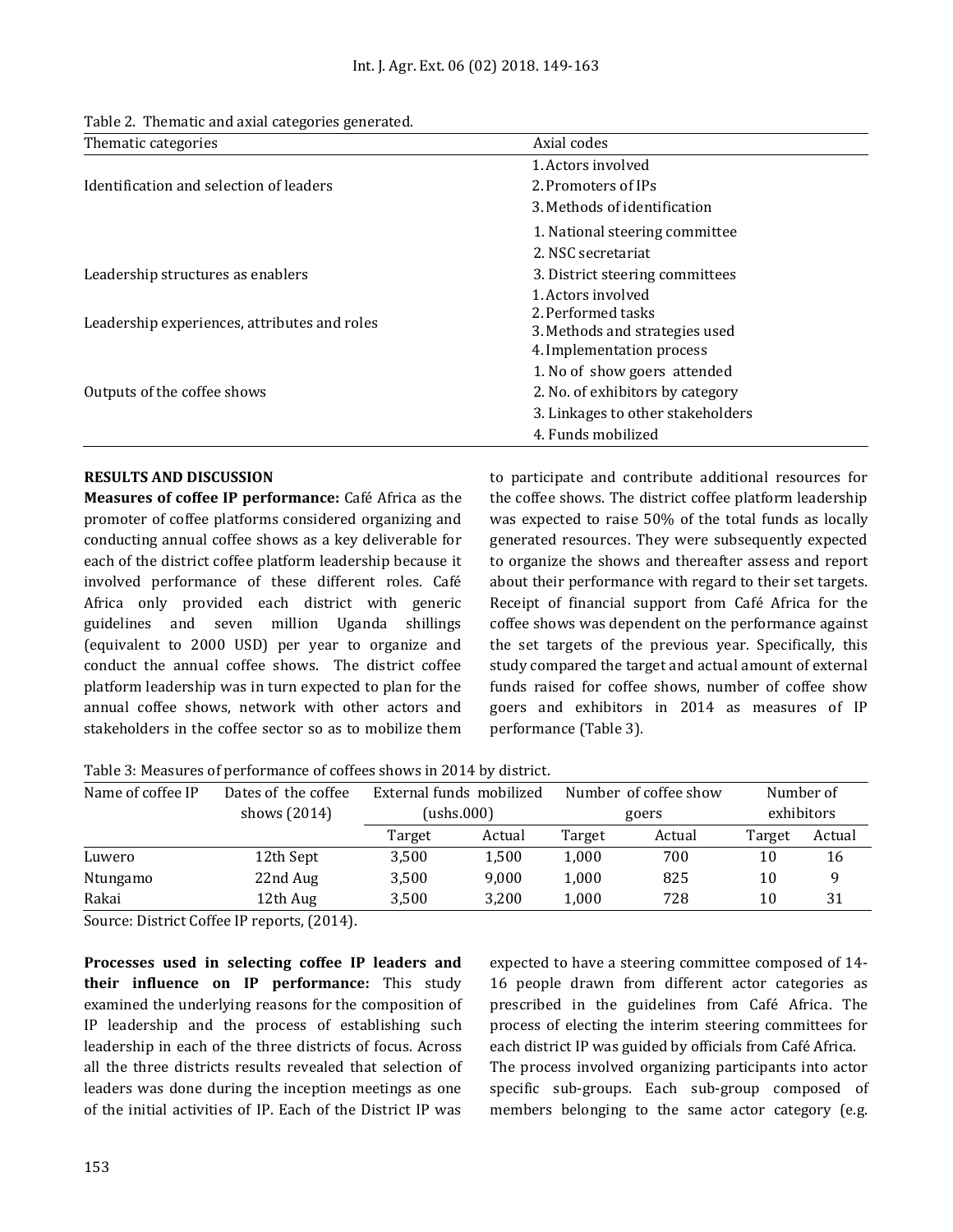farmers) then identified representative(s) to the district steering committee. The members of the constituted district steering committee then selected the executive leaders including chairperson, secretary, treasurer and committee members. The guidelines indicated that each category of actors was expected to have at least two representatives on the steering committee. This precondition of having up to two persons from each category compromised the representativeness of the steering committee. For instance, actors such as farmers who are many and are spread across the entire district were underrepresented on the committee. Underrepresentation of some actor categories compromised flow of information between the steering committee and the actors and mobilization of show goers. Table 4 shows that for all the three IPs, farmers had three representatives on the committee Additionally, other actor categories including processors, traders, input dealers, district leaders and financial institutions among others had only one representative on the committee instead of the recommended two.

Table 4. Composition of district steering committees by category.

| Actor Category               | Luwero | Rakai  | Ntungamo | Total        |
|------------------------------|--------|--------|----------|--------------|
| Farmers                      | 3      | 3      | 3        | 9            |
| <b>Extension agents</b>      | ∠      | า<br>∠ | ∠        | 6            |
| Nursery operators            |        | 2      | 2        | <sub>6</sub> |
| NGO/CBO's                    | っ      | 2      |          |              |
| Processors                   |        | 2      |          | 4            |
| Traders                      |        |        |          | 3            |
| Agro-input dealers           |        |        |          |              |
| <b>Regional Coordinators</b> |        |        |          |              |
| District leaders             |        |        |          |              |
| Banks/SACCO's                |        |        |          |              |
| Exporters                    |        |        |          |              |
| Total                        | 15     | 16     | 14       | 45           |

Source: District Inception reports, 2008.

The respondents attributed the non-adherence to the preconditions mainly to differences in the existing numbers, spatial spread of the actors and their attendance of the meeting during which leaders were selected. Respondents in the focus group discussions and key informant interviews pointed out that some of the actor categories like farmers needed more representation because they were many and wide spread. The farmer representatives involved in the focus group discussions for instance suggested the need for each of the sub-counties to have a farmer representative at the district steering committee for easy flow of information to all the farmers. Other actor categories such as exporters had fewer than the recommended representatives on the steering committee because they were either too few or they were absent in some districts.

The identification and mobilization of actors was done by district agricultural officers who mainly based on their existing contacts of farmers, extension workers and nursery operators. This meant that actor categories that had no regular contacts with the district agricultural officers stood a high risk of being excluded right from the start of the process. The focus group discussions participants and key informants further revealed that the information used to mobilize participants for the meeting was silent about the plan to select leaders and the number of people to be selected from each actor categories. Results indicate the manner in which actors were mobilized also further compromised the actor diversity of the leadership. In addition to issues of compromised diversity of the IP leadership there was no clear selection criteria for potential leaders. Due to absence of clear and written criteria, members were selected based personal friendships, leaders' experience in community development work and local leadership positions. Café Africa assumed that by virtue of their leadership positions as chairpersons, representatives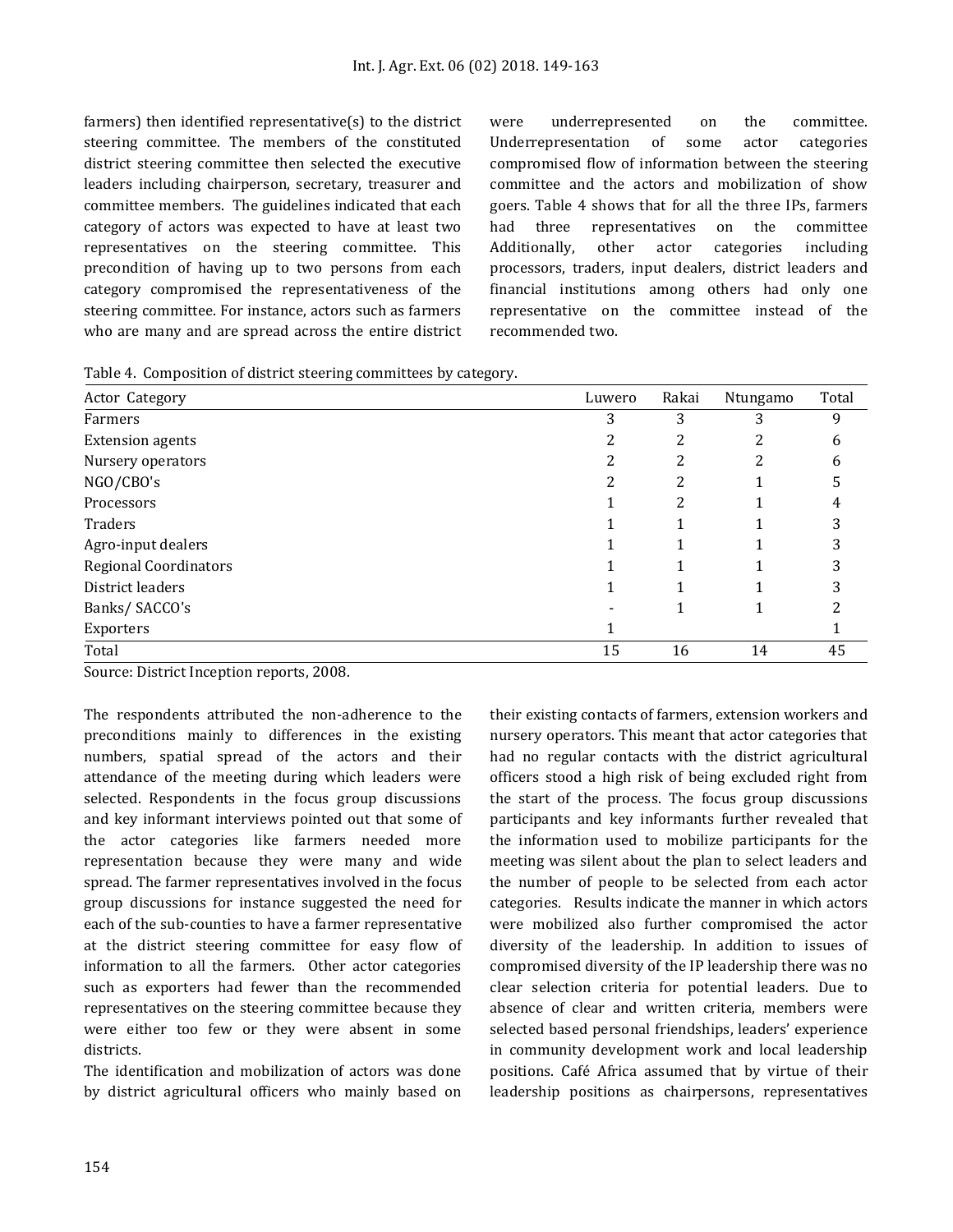and mobilisers, the committee members would contributed to the success of the IPs, but the leaders lacked clear guidance on how innovation platforms operate and how to command compliance and cooperation from the actors. Key informant interviews revealed that IP leaders never had any orientation and guidance about their roles because there was no deliberate plan for job rotation and capacity building. This was exemplified by a key informant from Rakai whose opinion was as follows "… Ever since the platform was formed, leadership has not changed because we were not well prepared. Apart from the time we met the consultant we have never interacted with her again, we were left on our own, struggling on own without being guided on proper direction …" (Nursery operator, Rakai district 16th December 2014).

Thus, a combination of the absence of the selection criteria, inappropriate timing of the leadership selection process and lack of clear guidance about IPs could have affected the quality of leaders selected and their expectations from their engagement in IP leadership. Indeed, key informant interviews revealed cases of some of the leaders in two of the IPs (Luwero and Bushenyi for instance, for Luwero district, one female key informant noted as follows "…We made a mistake. Some people who joined the platform perceived it as job but not to provide a service; then regarding leadership issues we were misguided…" (Female respondent, Luwero district, 26th November 2014).

As mentioned by Uhl-Bien *et al.* (2007) in the CLT, the context and intrinsic factors highlighted above regarding the process of selecting leaders for the IPs generally point to likelihoods of having IP leaders that are not clear about their roles and expectations from the IPs. Lack of clarity about roles and expectations translated into limited commitment which in turn led to low mobilization of key actors. These results are consistent with observations from leadership scholars such as McCallum & O'Connell (2009), Mehrabani & Mohamad, (2015) and Uhl-Bien & Arena, (2016) who advocate for the need for capacity building for leaders and clear leadership selection criteria that are linked to the expected roles. These scholars suggest that the selection criteria and capacity building menu of leaders should include several individual and relational abilities like building teams, empathy, listening, creativity and communication skills to guarantee good performance.

Other scholars such as Leskiw & Singh, (2007) and

Mehrabani & Mohamad, (2015) recommend that the criteria for selecting leaders should be linked to the prospective roles and context in which they are to be performed. These scholars observe that selecting leaders based on criteria that are linked to their prospective roles helps to identify leadership development needs thereby paving way for customized technical capacity building and mentoring. Assessing and addressing leadership development needs is especially critical given that the idea of IPs and how they were expected to operate was new to most of the actors. Besides, the process for change of leadership was not given due attention which limited the innovative capacity of the IP's yet successful integration of the leadership development strategies into daily organizational practices is a critical success factor to effective leadership development at all levels (Dalaukora, 2010; Mehrabani & Mohamad, 2015).

**How the structures hindered the leaders from achieving the platform expectations:** The ideal structure for the coffee IPs was expected to consist of national, district and sub-county committees. The district committees were expected to mobilize lower level actors in their constituencies and establish committees at lower level (Figure 1). Café Africa coffee IP leadership was however structured as national coffee and district steering committees (Figure 2). The national steering committee (NSC) comprised of 19 representatives from researchers, private sector and development partners. The NSC has a chairperson as it's a head, the secretary (Café Africa) in charge of the national secretariat and the rest of the representatives are committee members. To ensure that the activities of the coffee IPs are aligned to the national coffee sector development agenda, the NSC has one representative from Uganda Coffee Development Authority (UCDA).

The main mandate of the NSC is to enhance coordination of all actors in the coffee sector right from the national level to the grassroots. Thus, the NSC lays strategies for mobilizing different coffee actors and revitalizing their interest in the coffee sub sector at all levels (Café Africa, 2013). A key strategy devised by NSC to mobilize and bring together different actors in the coffee sector, was the district level coffee shows. In implementing the coffee shows, the NSC was responsible for determining the themes of the year, designing the layout of the shows, ensuring quality assurance, mobilizing financial resources and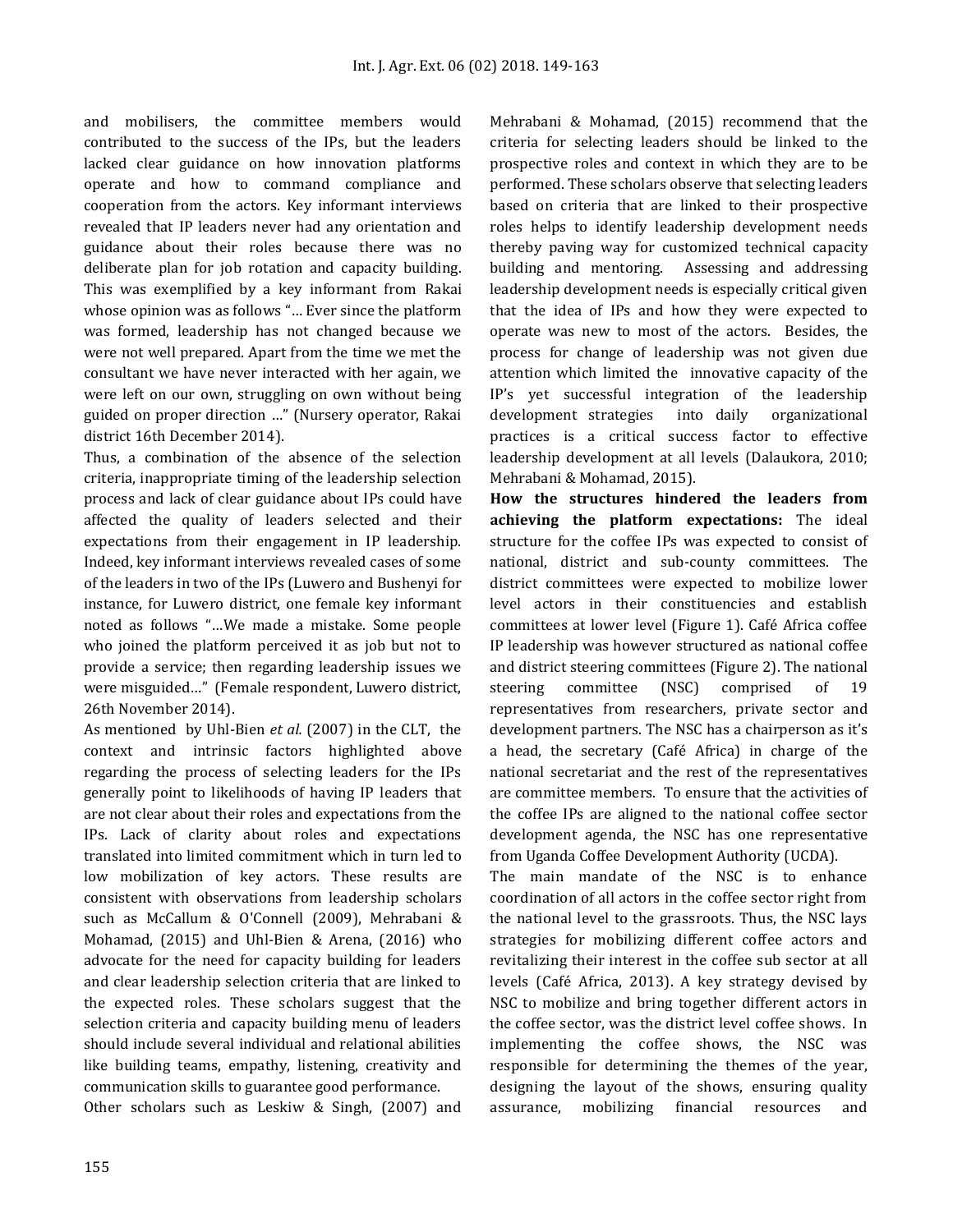advocating for stakeholder engagement. Café Africa, as the secretariat of the NSC performed the coordination role and supported the District Coffee Steering Committees (DSC's) in event planning and resource mobilization.

The district steering committee (DSC) composed of 14- 16 representatives of actors in the coffee sector including local government leaders, extension service providers, nursery operators, agro-input dealers, processors and traders, farmers, farmer organizations, youth and women representatives is in charge of the coffee platform activities at district level. In collaboration with the NSC, the DSC was supposed to mobilize all actors for the development of the sector.



Figure 1. An ideal leadership structure of coffee innovation platforms.



Figure2. Real leadership structures of the coffee innovation platforms.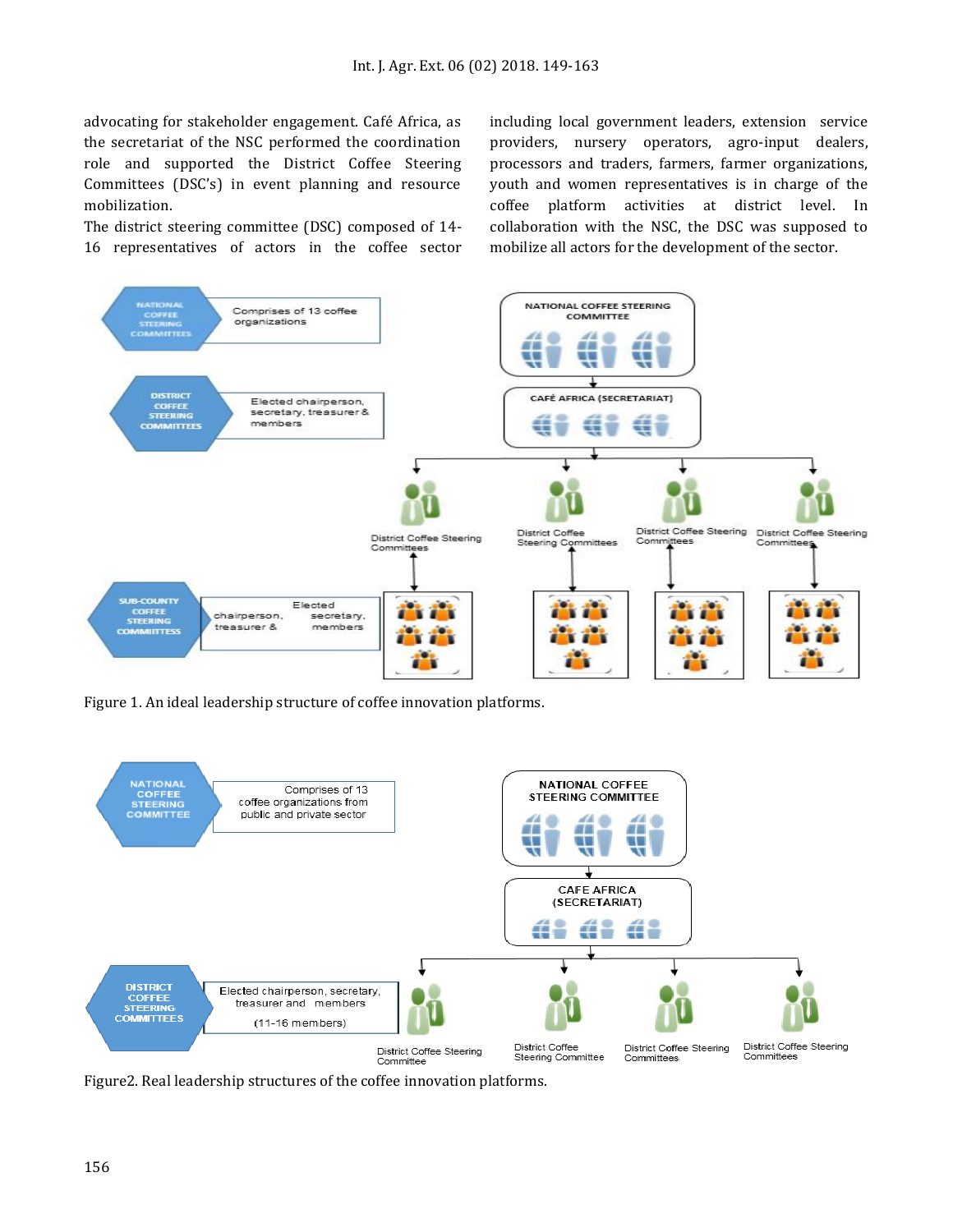Specifically, with regard to the coffee shows, the DSC was mandated to coordinate and manage all operations related to organizing and conducting coffee shows at district level. In line with its mandate, the DSC was expected to perform the roles of strategic action planning which included; technical and process management, fundraising, networking and information sharing, lobbying and advocacy, monitoring and evaluation at district level. Interactions with focus group discussion participants and key informants revealed that the IPs did not have any leadership structures at levels below the district (sub-county, parish and village) where most of the actors they target operate from.

The absence of the structures at sub-county and parish levels severely compromised the flow of information between the existing leadership structures and the targeted actors. They revealed that most of the actors such as farmers, nursery operators, traders and processors targeted by the coffee IPs were operating as individuals not organized in any forms of associations to ease information flow.

In reality therefore, the NSC and DSCs were not operating as expected. At national level, there was a tendency towards Laissez-faire leadership style given that all the rights and power to make decisions were fully given to Café Africa which in turn also transmitted

the same to the DSCs. Therefore the rest of the members of the NSC generally took back seats and waited for Café Africa as the secretariat to send reports from the DSCs. Key informant interviews with the representatives on the NSC revealed that other than Café Africa, the rest had limited information about the day to day operations of the coffee IPs.

This resulted into the coffee shows being perceived by district level actors as belonging to Café Africa. Limited involvement of all actor representatives in the activities of the coffee IPs has adverse implications on the performance and sustainability of the NSC and the coffee IPs as a whole. Additionally, reliance of the operations of the NSC on Café Africa poses a risk in terms of their longterm sustainability as observed in other agricultural IPs in Eastern and West Africa. Actor participation and commitment to the IP activities was a challenge without external support (Devaux et al., 2016; Nederlof et al., 2011).

**How terms of service influenced performance:** As earlier discussed, Café Africa facilitated the actors to form steering committees with no deliberate effort to build their innovative capacities. For instance they were expected to locally raise funds to manage day to day operations and supplement the budget for the coffee shows. The DCSC relied on the chairpersons' competences to mobilize funds.

| Actors                  | Terms of service                                                            | Capacity building                                               |
|-------------------------|-----------------------------------------------------------------------------|-----------------------------------------------------------------|
| Farmers                 | People volunteer, no money for transport,                                   | Rely on chairman, not trained by Café                           |
|                         | poor facilitation                                                           | Africa                                                          |
| <b>Extension agents</b> | Voluntary work, no pay for transport and<br>lunch                           | Struggle on our own, no guidance, no<br>training by Café Africa |
| Nursery operators       | No allowance for transport and meals,<br>personal interests, voluntary work | No skill to manage IPs, not trained by<br>Café Africa           |
| Agro-input dealers      | No allowance, people sacrifice their time                                   | Can't manage input dealers, no training<br>by Café Africa       |

Table 5. Views of the DSC members on the terms of service and capacity development.

Source: Primary data, 2015.

Discussion with all key representatives such as the farmers, extension agents, nursery operators and input dealers understood their work as voluntary. Furthermore, a review of the guidelines for the leadership structures for coffee IPs indicated no form of facilitation and reward system to motivate members to perform their roles. Similarly, no sanctions for unsatisfactory performance were either spelt out. According to the participants in focus group discussion and key informant interviews, the absence of a clear reward system demotivated most of the representatives from dedicating their time and energy to the platform activities. They argued that they needed to be facilitated with allowances, meals and transport to enable them to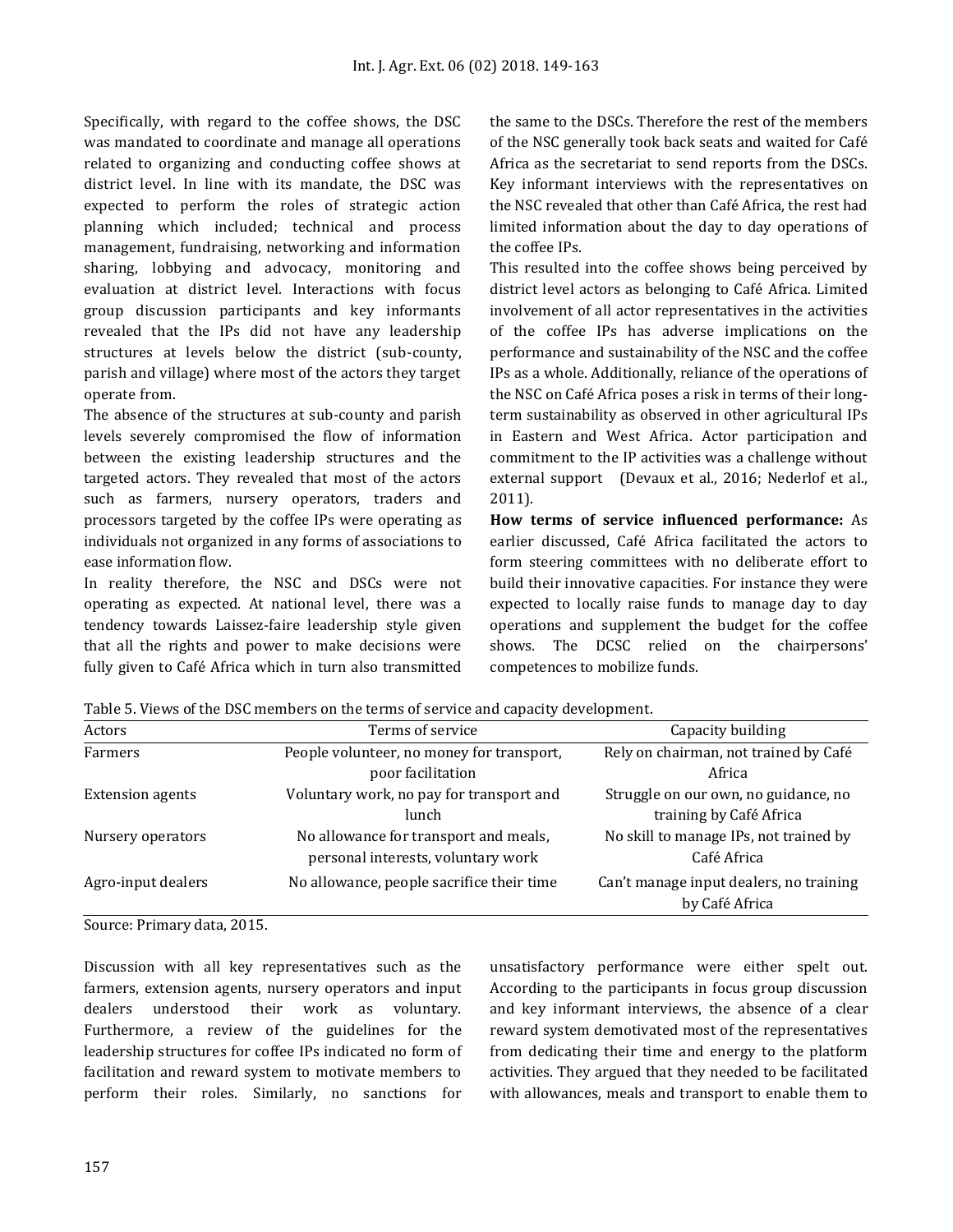hold meetings and mobilize different actors at the grassroots (Table 5).

Whereas the actor representatives' demands for the material benefits (allowances, meals and transport) was justified given the work they are supposed to do, the financial constraints faced by the district coffee IPs couldn't allow them to meet such demands. Therefore, the DSCs need to be creative and come up with nonmaterial rewarding mechanisms such as public recognition of good performers to motivate leaders. Low performance of the leaders in terms of fund raising for coffee shows and mobilizing diverse actors were compounded by the absence of a clear capacity building procedure for the leaders.This suggestion is supported by Lord and Dinh, (2014), who propose the need for rewards and punishments and succession plans to motivate, inspire and nurture leaders. Availability of external funding as an extrinsic factor influenced the operations and mobilizing of coffee show goers.

**How the personal attributes and strategies enable the leaders to execute their roles to achieve IP expectations:** In Rakai and Luwero districts, the coffee shows were organized on a rotational basis in the counties. While in Ntungamo coffee shows were perceived as a district event and therefore the venue was Ntungamo Local Government headquarters.

**Mobilisation:** To organize a successful show, they set up five sub-committees (Figure 3). In Rakai the mobilisation committee headed by the IP district chairperson to mobilize the show goers, exhibitors and raised additional funds. Women mobilization was headed by a female farmer she had access to women groups and her role was to organize members to attend the show, perform drama and share testimonies.



Figure 3. Performed Roles, attributes and strategies of district coffee IP leaders.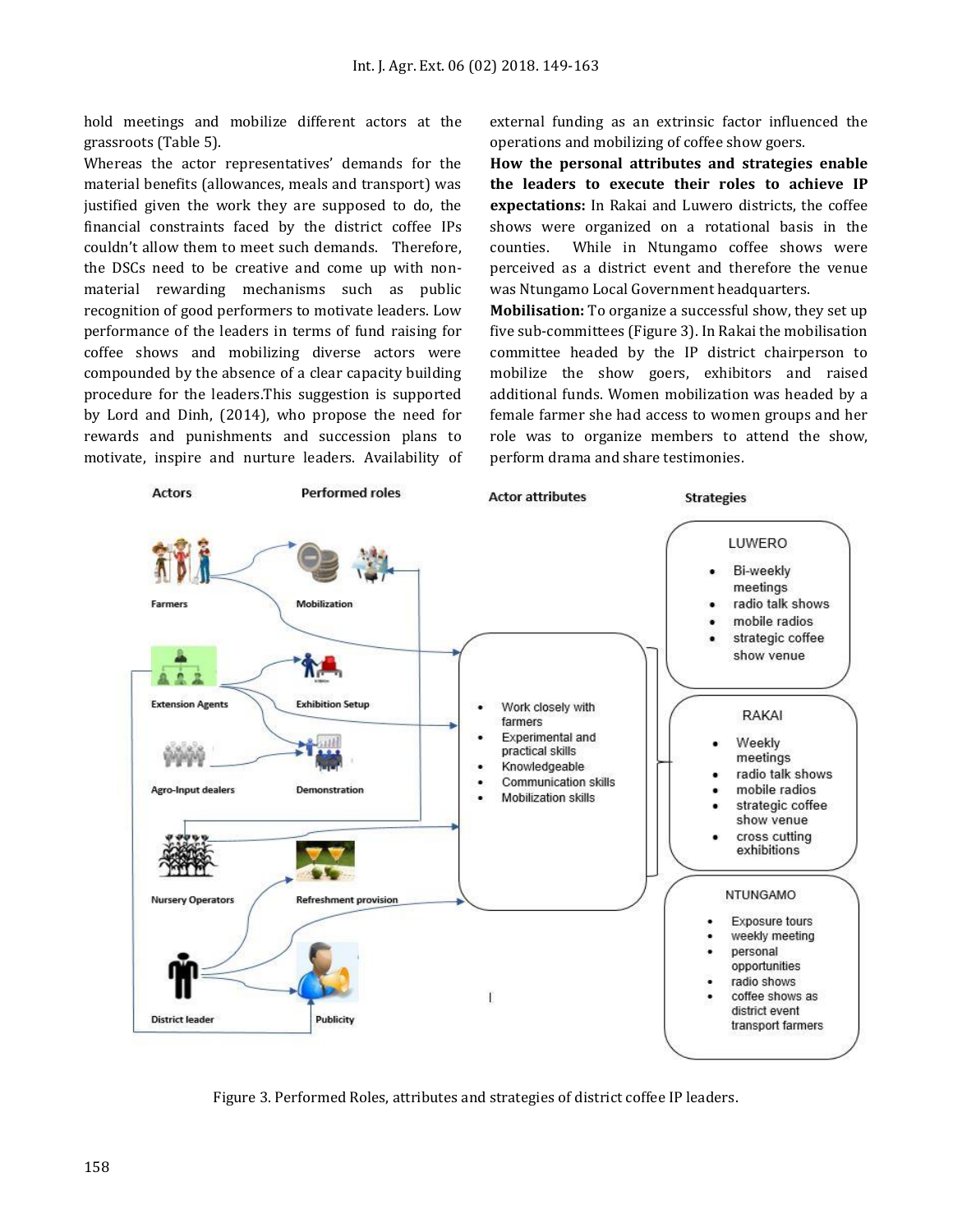The youth farmer who knew the youth interests mobilized them to participate in the shows as well as perform in the drama events. In Luwero, the mobilisation committee was led by the agro-input dealer and extension agents while in Ntungamo coffee IP leaders used the ASPs to mobilize farmers from all subcounties of the district and with other representatives along the value chain including the farmers, transporters, coffee buyers, processors, as owners of the factories. Representatives of the agro-input dealers mobilized fellow agro-input dealers within the district. While political leaders including the district chairperson, the Resident District Commissioner, Chief Administrative Officer and sub-county chiefs were involved in the mobilization of the show goers. The committee involved primary and secondary schools, hospitals, banks (STANBIC, UGAFORD and SACCOS). This partly explained why Ntungamo attracted more show goers compared to other districts.

Heads of mobilization committee were appointed because they knew most of the people in the coffee subsector. They were good mobilisers and communicators most of the influential persons in the district as suggested during the FGD discussions. The mobilization methods were mainly use of radio talk shows and mobile radios. This is because the channels were most relevant to the main target audience, the farmers. With regard to mobilizing external funds in Table 3, Ntungamo district coffee IP generated the highest amount and this was even higher than what they had expected. The other district coffee IPs performed below their targets with regard to the amounts of external funds mobilized. The good performance of Ntungamo coffee IP with regard to mobilizing external funds is attributed to the leadership of the IPs and the context in which they operated. The lead person of Ntungamo district Coffee IP was also the chairperson of the district local council and Abateganda cooperative society. As the chairperson of the district council, he plays an oversight role over all government agencies within the district and this provided him with the opportunity to regularly interact with all actors in the district. For instance, because of his position, the chairperson of Ntungamo district coffee platform was able to influence the National Agricultural Advisory Services (NAADS) as one of the government agencies in the district to provide some funding for the annual coffee shows.

As a result of the NAADS support, each sub-county in

Ntungamo district contributed 500,000 Uganda shillings (approximately 150US Dollars) to mobilize, facilitate and transport farmers to the annual coffee show. Additionally, being a chairperson of Abateganda Cooperative Society which is one of the most vibrant farmers' organization in the area enabled him to disseminate information about the activities of the IP including mobilizing farmers for the coffee shows (Table 3). A combination of the platform provided by Abateganda cooperative society and financial support from NAADS to mobilize and transport farmers explains why Ntungamo district coffee IP had the highest number of show goers than the other two IPs.

Interactions with focus group discussants and key informants in Ntungamo district revealed that in addition to the fact that their coffee IP chairperson was also a chairperson of the district council and Abateganda cooperative society, he also had strong belief in the ability of the IPs approach to improve the coffee subsector. According to them, their IP chairperson demonstrated his belief in the IP ideology by talking about it in the different fora.

The leadership in coffee platforms in Luwero and Rakai districts that did not possess as much as social capital and political influence as the one in Ntungamo did not perform well in terms of resource mobilization and show attendance. However, in Luwero and Rakai districts, other contextual factors especially the high numbers of other coffee value chain actors within and or near the districts due to their proximity to Uganda's capital city explains why they performed well in terms of attracting more exhibitors for the coffee shows (Table 3).

**Exhibition set-up and crop demonstrations:** In all districts, exhibitions sub- committees were headed by experienced extension agents and nursery operators who had attended many shows and exhibitions and therefore had experience in show organization. The job of this sub-committee was to verify the number of stalls, the type of stalls, organize the tents, tables and stalls according to the value chain. Members of this sub-committee were described as "veterans" with expertise and experience of working with farmers, projects and thus knowledgeable in best practices and methods of coffee production. Respondents recognized the members who held legitimate positions, committed and influential so they were able to acquire resources in form of information materials, funds and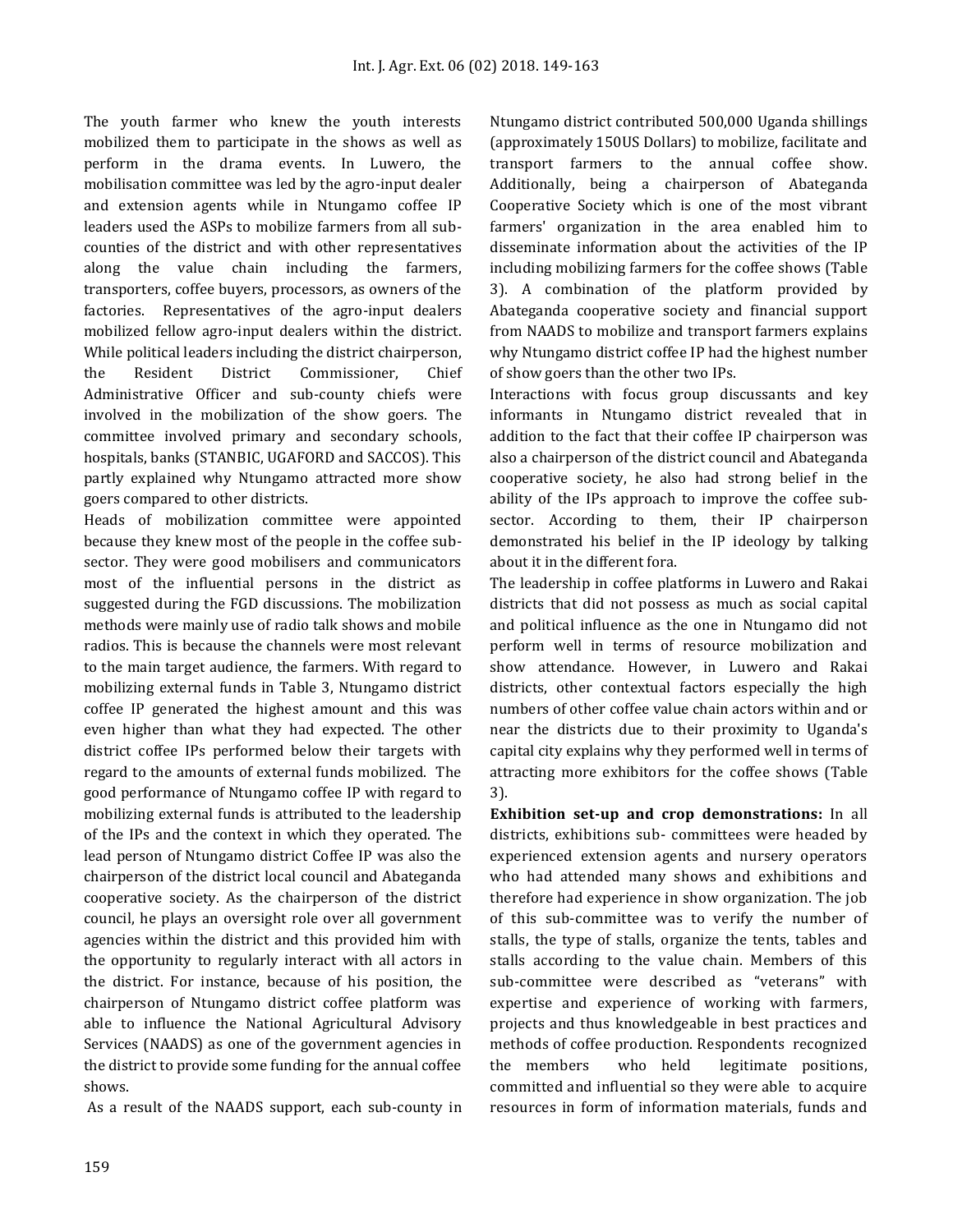networks as confirmed by one respondent who said that "…The secretary and nursery operator representative are elders, they accountable and knowledgeable. They are interested and know what to do…" (Extension agent, Rakai district, 16th December 2014). "…Mr. B is an extension worker and chairman of nursery operators; he is transparent and attends most of the agricultural shows in Jinja and Pewosa so he has the experience of organizing shows…" (FGD, Rakai, 15th March 2015).

**Publicity and promotion:** In Rakai, the Chairperson as the farmers' representative was charged with publicity while Luwero relied on extension agents. In Ntungamo, the district NAADS coordinator headed the publicity committee and promotion materials (T-shirts and banners) for enhancing awareness about the coffee shows. The coordinator also used his position to raise funds for transporting and feeding farmers from eight sub-counties of the district. In Rakai, the sub-committee for refreshments was headed by the farmer, women and men extension agents in Luwero and nursery operator in Ntungamo. The members of this sub-committee had adequate experience in event and workshop management and had contacts with the appropriate service providers. The phenomena observed in the coffee IPs thus demonstrated that leadership processes are characterized by social capital, interpersonal matters, relational aspects and social awareness (Day et al., 2009).

In Rakai and Luwero the committees met weekly for two months and as the days for the show drew nearer they met every two days. While in Ntungamo, the meetings for organization of the shows started three months before the actual show and they sent delegations to other coffee shows in other districts of Mbarara, Kiruhura. Rukungiri and Isingiro to learn and understand how the coffee shows are organized. Radio shows were held with the vice chairperson, NAADS coordinator, DAO, RDC by explaining the importance of coffee innovation platform. In Rakai, their coffee show event was organised on a market day with the objective of attracting a huge crowd that normally frequents the markets, however some people opted to go for the markets instead of attending the coffee events. Health service providers like "safe organic" who were invited to provide treatment to the communities during the shows also attracted more crowds than the coffee show itself. In terms of leadership however, this displayed some creative skills in terms of attracting crowds during market days. Market days are popular events in most rural areas and often regarded as a social as well as an economic activity; therefore to conduct an event on the same day would be a forecasted failure.

The above findings from the three districts allude to fact that the performance of leaders is largely shaped by the context (methods, strategies, financial resources) in which they operate as proposed by the complex leadership theory. This is consistent with Osborn and Marion, (2009) who observed that appropriate leadership is embedded in its context. Cullen-Lester, Maupin & Carter, (2016), argue that such skill sets enable leaders to be more influential and inspiring when interacting with others. Further, more socially adept leaders are better prepared to gain access to resources through their social connections. This also implies that IP leadership should consistently scan their operating environment to identify and harness any opportunities that may be available and deal with the threats and challenges that may come along.

**Proposed Leadership Development Process for Managing Agricultural Innovation Platforms:** IPs are dynamic, complex in nature and people centered; thus their operations cannot be managed by one or few actors. In order to achieve their desired outcomes, collaborative leadership is one of the areas that necessitate critical attention. For actors to solve their problems they need to exchange knowledge and experiences and learn from them, which requires mechanisms and systems for continuous communication, coordination and rational decision making. This implies that IP leaders need to have innovative capacities for fostering interactions and relationships among diverse actors in an organized context. The aim is to involve every actor by cultivating relationships with individuals so that they contribute to their common goal through their mutual responsibilities. Agricultural innovation platforms are typical examples of volatile, virtual and complex adaptive systems which require a shift from hierarchical to relational leadership within organizations. Major flaws in the coffee IPs were observed during the identification, nurturing of leaders and establishment of leadership structures which influenced their operational activities and outcomes. To ensure success of the IPs, effective generic leadership development model needs to be place as presented in Figure 4.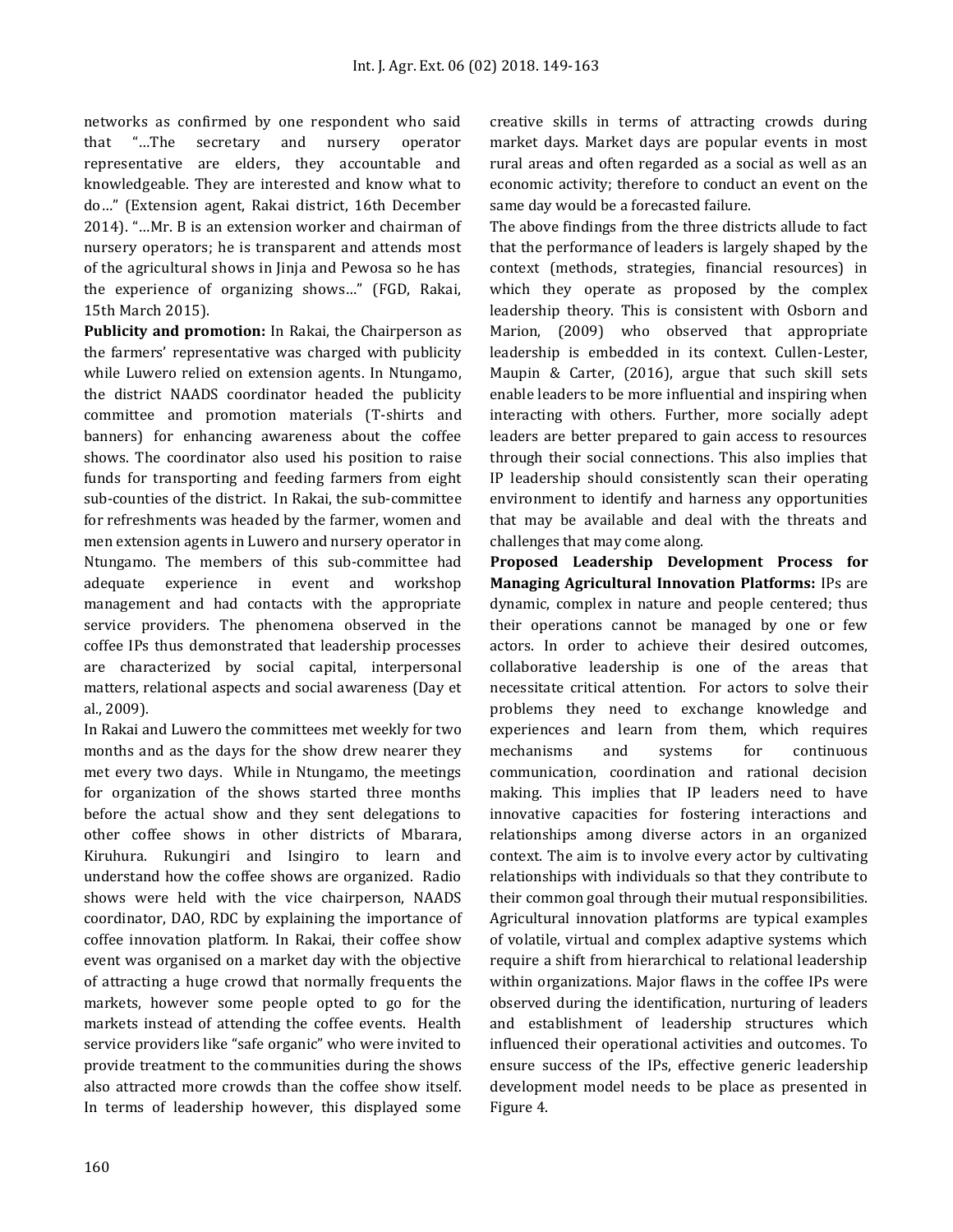

Figure 4. Proposed Leadership Development process.

Identifying potential leaders and leadership needs with constituent members depending on the contextual criteria like positions in the value chain, expertise, experience and attachment to commodity is critical for IP members to engage effectively in leadership roles and processes. In order to nurture and empower leaders, IP facilitators need to draw strategies for enhancing the interpersonal and intrapersonal skills of potential leaders, identify appropriate methods and techniques for imparting the necessary skills and timing for strengthening and sustaining interactions. Developing organizational support mechanisms such as rules of engagement, incentives and rewards, punitive measures, knowledge exchange mechanisms and feedback mechanisms is critical for ensuring sustainability of agricultural innovation platforms.

## **CONCLUSIONS AND RECOMMENDATIONS**

The study found that the conditions which enable the leaders in collective action to perform include the selection process, rules of engagement, incentives and sanctions organizational structures, personal attributes and distributed roles. These aspects are critical leadership facets which require due attention of the

innovation intermediaries to build and sustain interactions and relationships in the IPs.

Since the main outcome of the shows was to enhance actor interactions for better utilization of coffee technologies, the study proposes that high level indicators should be integrated to capture data for instance on the number of linkages established among the actors, proportion of farmers aware of and demanding for exhibited coffee technologies. However, this data can be properly captured where devolution of IP structures occurs at lower levels for better organization of the actors. To enhance IP performance, this study proposes a clear and structured leadership development process to identify contextual potential leaders and their leadership needs, draw a capacity development plan and organizational support mechanisms. Further research is recommended to investigate the sustainability of coffee innovation platforms without external funding.

**Conflicts of Interests:** As authors of this paper we hereby declare that there are no competing interests in this publication.

**Acknowledgment:** This research is supported by the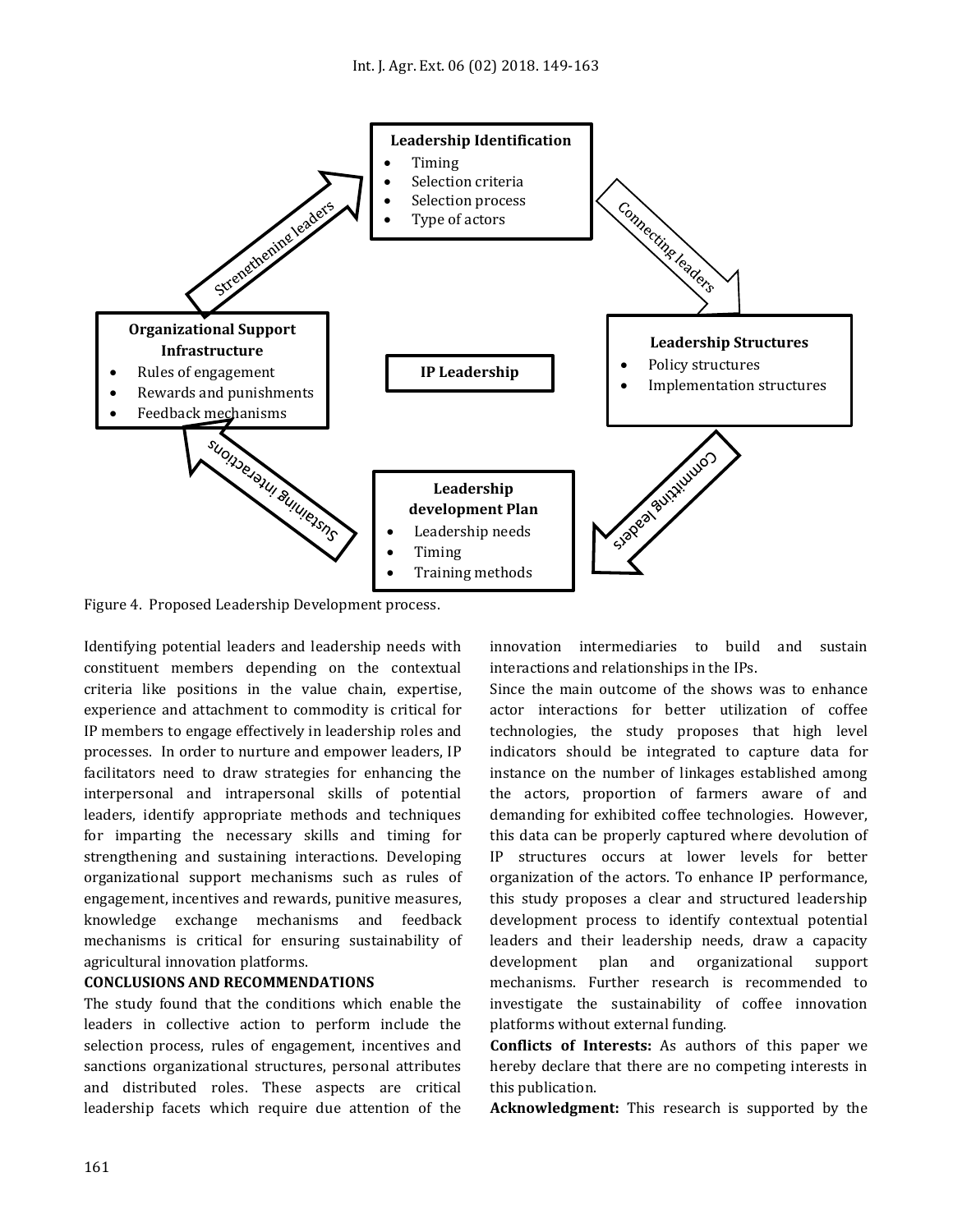Agricultural Technology and Agri-business Advisory Services (ATAAS) project funded by World Bank. The authors would like to acknowledge National Agricultural Research Organization (NARO) for the time and support accorded to this research. They would like to extend their appreciation to study participants for their valuable time and insights during the interviews.

## **REFERENCES**

- Amagoh, F. (2009). Leadership development and leadership effectiveness. Management Decision, 47(6), 989-999.
- Braun, V., & Clarke, V. (2006). Using Thematic Analysis in Psychology. Qualitative Research in Psychology, 3 (2), 77–101.
- Baxter, P., & Jack, S. (2008). Qualitative case study methodology: Study design and implementation for novice researchers. The qualitative report, 13(4), 544-559.
- [Brouwer, H., Woodhill, J., Hemmati, M., Verhoosel, K. &](http://www.mspguide.org/sites/default/files/case/msp_guide-digital-pages_brouwer.pdf)  [van Vugt, S. \(2015\). The](http://www.mspguide.org/sites/default/files/case/msp_guide-digital-pages_brouwer.pdf) MSP Guide: How to [Design and Facilitate Multi-Stakeholder](http://www.mspguide.org/sites/default/files/case/msp_guide-digital-pages_brouwer.pdf)  [Partnerships. Wageningen: Centre of Development](http://www.mspguide.org/sites/default/files/case/msp_guide-digital-pages_brouwer.pdf)  Innovation [Wageningen University & Research.](http://www.mspguide.org/sites/default/files/case/msp_guide-digital-pages_brouwer.pdf)
- Boogaard, B. K., Schut, M., Klerkx, L., Leeuwis, C., Duncan, A. J., & Cullen, B. (2013). Critical issues for reflection when designing and implementing research for development in innovation platforms.Belinskaja, L. & Paulienė, R. (2012). Overview of the Current Leadership Theories: What it Means to Lead? 321-328.
- Cadilhon, J. J., Birachi, E. A., Klerkx, L., & Schut, M. (2013). Innovation platforms to shape national policy.
- Café Africa & UCDA (2009).Terms of Reference for District Coffee Steering Committees (Unpublished).
- Café Africa (2013). Coffee Show Manual (Un published) Café Africa Annual Reports 2008-12.
- Cullen, K. L., Willburn, P., Chrobot-Mason, D., & Palus, C. (2014). Networks: How collective leadership really works. Greensboro, NC: Center for Creative Leadership.
- Cullen-Lester, K. L., Woehler, M. L., & Willburn, P. (2016). Network-based leadership development a guiding framework and resources for management educators. Journal of Management Education, 40, 321–358.
- Cullen, B., Tucker, J., Snyder, K., Lema, Z. & Duncan, A., (2014). An analysis of power dynamics within

innovation platforms for natural resource management. Innovation and Development 4, 259–275.

- Dalakoura, A. (2010). "Differentiating leader and leadership development", Journal of Management Development, 29, (5) 432 – 441.
- Daane, J., Francis, J., Oliveros, O., & Bolo, M. (2009). Performance indicators for agricultural innovation systems in the ACP region. Technical Centre for Agriculture (CTA), Wageningen, The Netherlands.Day, D.V., Harrison, M.M. and Halpin, S.M., (2009). An Integrative Approach to Leader Development, Identity and Expertise. New York: Taylor & Francis Group.
- Devaux, A., Torero, M., Donovan, J., & Horton, D. E. (2016). Innovation for inclusive value-chain development: Successes and challenges. Intl Food Policy Res Inst.
- Dror, I., Cadilhon, J. J., Schut, M., Misiko, M., & Maheshwari, S. (2016). Innovation Platforms for Agricultural Development.
- Ebrahimi Mehrabani, S., & Azmi Mohamad, N. (2015). New approach to leadership skills development (developing a model and measure). Journal of Management Development, 34(7), 821-853
- Hernandez, M., Eberly, M. B., Avolio, B. J., & Johnson, M. D. (2011). The loci and mechanisms of leadership: Exploring a more comprehensive view of leadership theory. The Leadership Quarterly, 22(6), 1165-1185.
- Kotlyar, I., Richardson, J., & Karakowsky, L. (2015). Learning to lead from outsiders: the value of career communities as a source of external peer coaching. Journal of Management Development, 34(10), 1262-1271.
- Karp, T. (2015). Studying subtle acts of Leadership, SAGE Publications 9 (1) 3–22.
- Kilelu, C. W., Klerkx, L., & Leeuwis, C. (2013). Unravelling the role of innovation platforms in supporting coevolution of innovation: Contributions and tensions in a smallholder dairy development programme. Agricultural systems, 118, 65-77.
- Leskiw, S. L., & Singh, P. (2007). Leadership development: Learning from best practices. Leadership & Organization Development Journal, 28(5), 444-464.
- Lichtenstein, B. B., Uhl-Bien, M., Marion, R., Seers, A., Orton, J. D., & Schreiber, C. (2006). Complexity